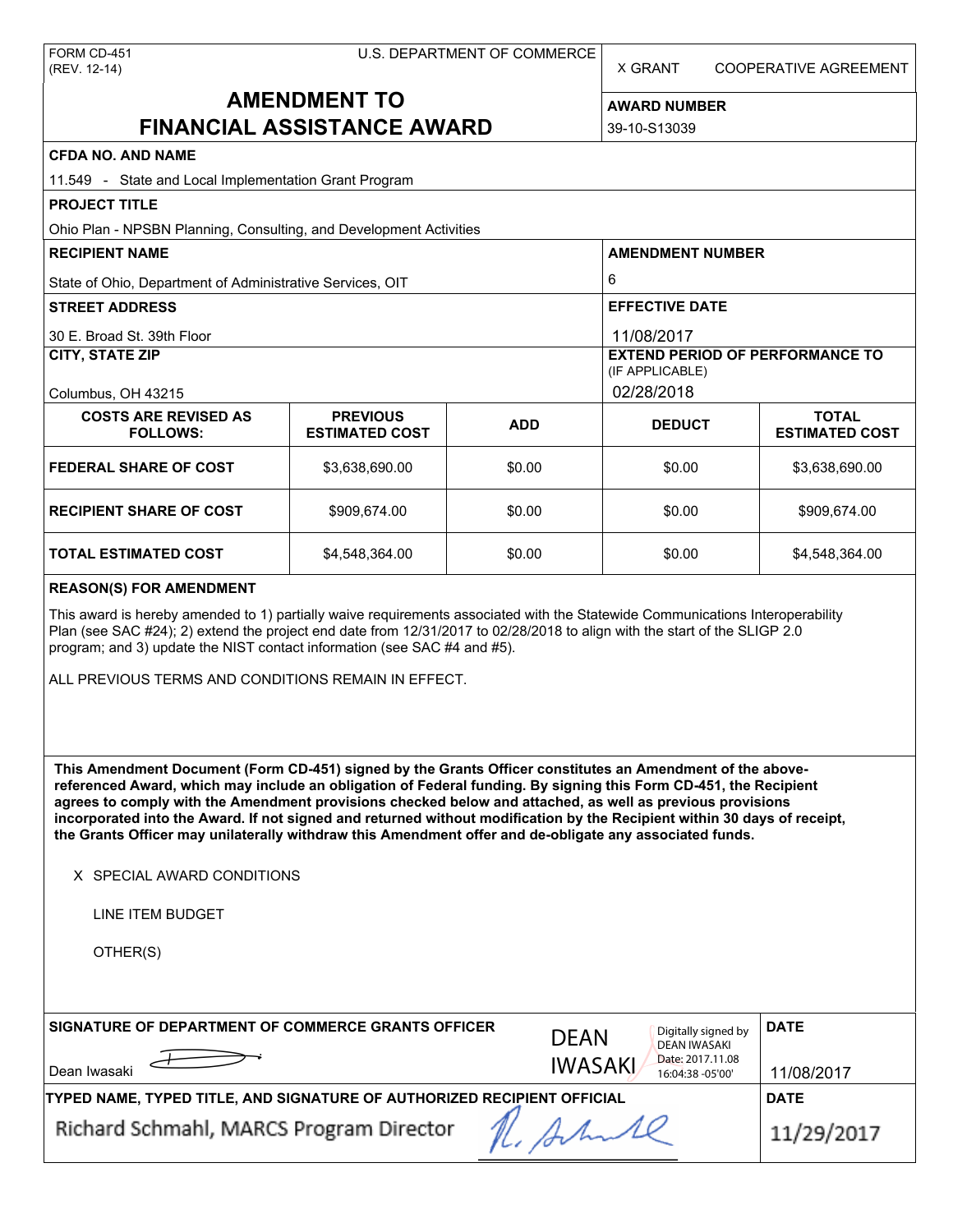Award Number: 39-10-S13039, Amendment Number 6 Federal Program Officer: Yuki Miyamoto-Mendez Requisition Number: S13039 Employer Identification Number: 311334820 Dun & Bradstreet No: 144267320 Recipient ID: 3946593 Requestor ID: 3946593

## **Award ACCS Information**

| <b>Bureau</b><br>Code | <b>FCFY</b> | <b>Project-Task</b> | <b>Org Code</b>        | <b>Obi Class</b> | <b>Obligation Amount</b> |
|-----------------------|-------------|---------------------|------------------------|------------------|--------------------------|
| 61                    | 2012        | 8150000-000         | 11-00-0000-00-00-00-00 | 41-19-00-00      | \$0.00                   |

## **Award Contact Information**

| <b>Contact Name</b>        | <b>Contact Type</b> | Email                       | <b>Phone</b>  |
|----------------------------|---------------------|-----------------------------|---------------|
| Vanest@das.ohio.g<br>Becky | Administrative      | rebecca.vanest@das.ohio.gov | (614)915-9138 |

Nuria Martinez<br>
100 Bureau Drive, MS 1650<br>
100 Bureau Drive, MS 1650<br>
100 Bureau Drive, MS 1650 100 Bureau Drive, MS 1650 (301) 975-6215 (301) 975-4166

## **NIST Grants Officer: NIST Grants Specialist:**

Gaithersburg, MD 20899-1650 Gaithersburg, MD 20899-1650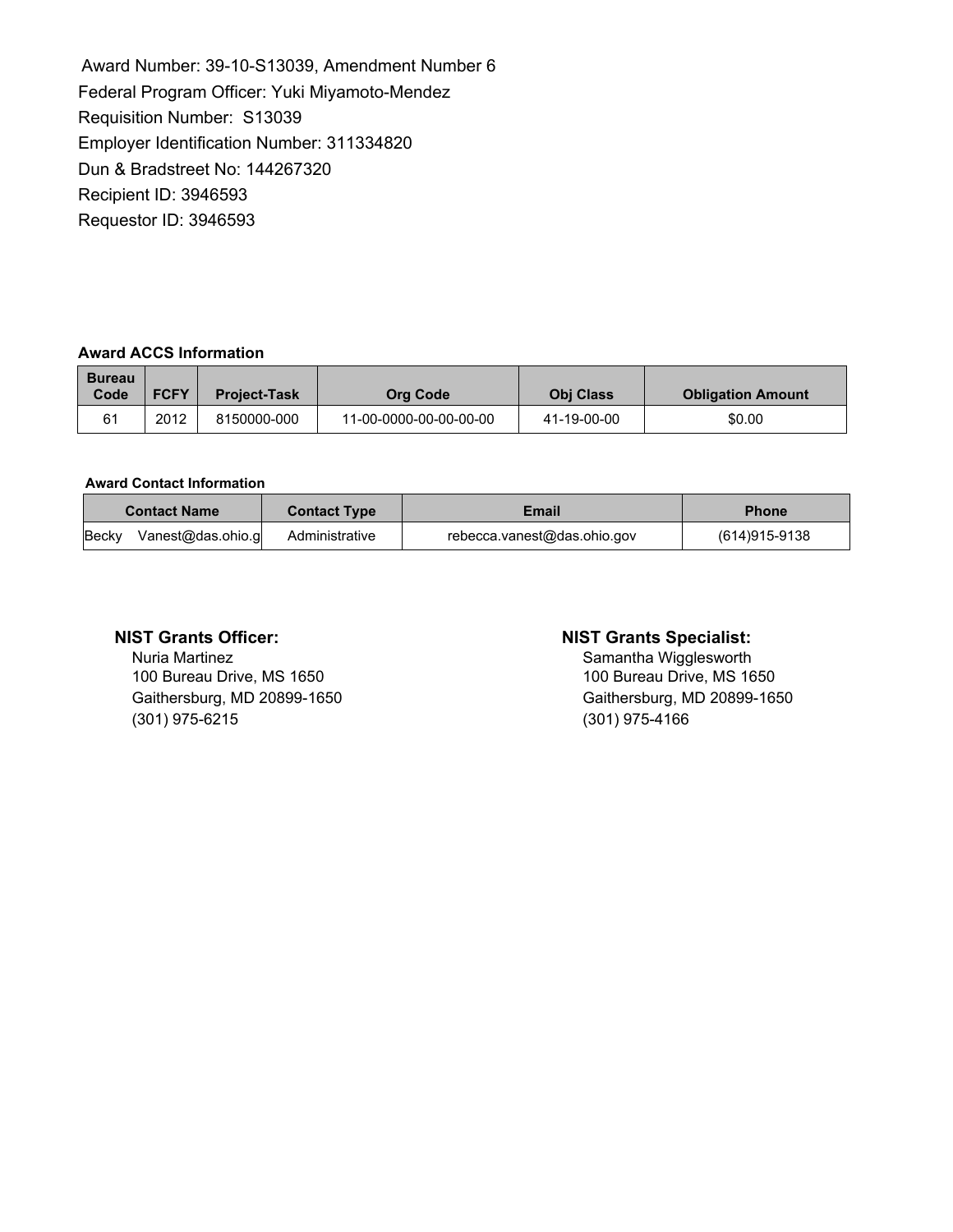Grant Award Number: 39-10-S13039 Recipient Organization: State of Ohio, Department of Administrative Services, OIT Amendment No. 06

# **National Institute of Standards and Technology State and Local Implementation Grant Program Special Award Conditions**

**4. (Revised) The Grants Officer's name, address, telephone number and email address:** Nuria Martinez National Institute of Standards and Technology 100 Bureau Drive, Mail Stop 1650 Gaithersburg, MD 20899-1650 Telephone: 301-975-6215 Email: Nuria.Martinez@nist.gov

# **5. (Revised) The Grants Specialist's name, address, telephone number and email address:**

Samantha Wigglesworth National Institute of Standards and Technology 100 Bureau Drive, Mail Stop 1650 Gaithersburg, MD 20899-1650 Telephone: 301-975-4166 Email: Samantha.Wigglesworth@nist.gov

## **24. (New) Statewide Communications Interoperability Plan Requirement:**

Notwithstanding Section II.B of the [SLIGP Federal Funding Opportunity,](https://na01.safelinks.protection.outlook.com/?url=https%3A%2F%2Fwww.ntia.doc.gov%2Ffiles%2Fntia%2Fpublications%2Fsligp_ffo_02062013.pdf&data=02%7C01%7Cdean.iwasaki%40nist.gov%7C850c0f2e89a249a1155208d51f9ae0cd%7C2ab5d82fd8fa4797a93e054655c61dec%7C1%7C1%7C636449672423549336&sdata=LcGAXaBVZ8R%2FnATNN9ArcJTtd5%2FKudaePofeDOMXFqY%3D&reserved=0) the recipient is no longer required to describe how they intend to satisfy each of SLIGP program priorities, including milestones that demonstrate their progress, as a component of a comprehensive plan that is part of their existing Statewide Communications Interoperability Plan (SCIP), or a plan complementary to and similar in concept to their SCIP.

The recipient, however, must still prepare a comprehensive plan as part of their existing Statewide Communications Interoperability Plan (SCIP), or a plan